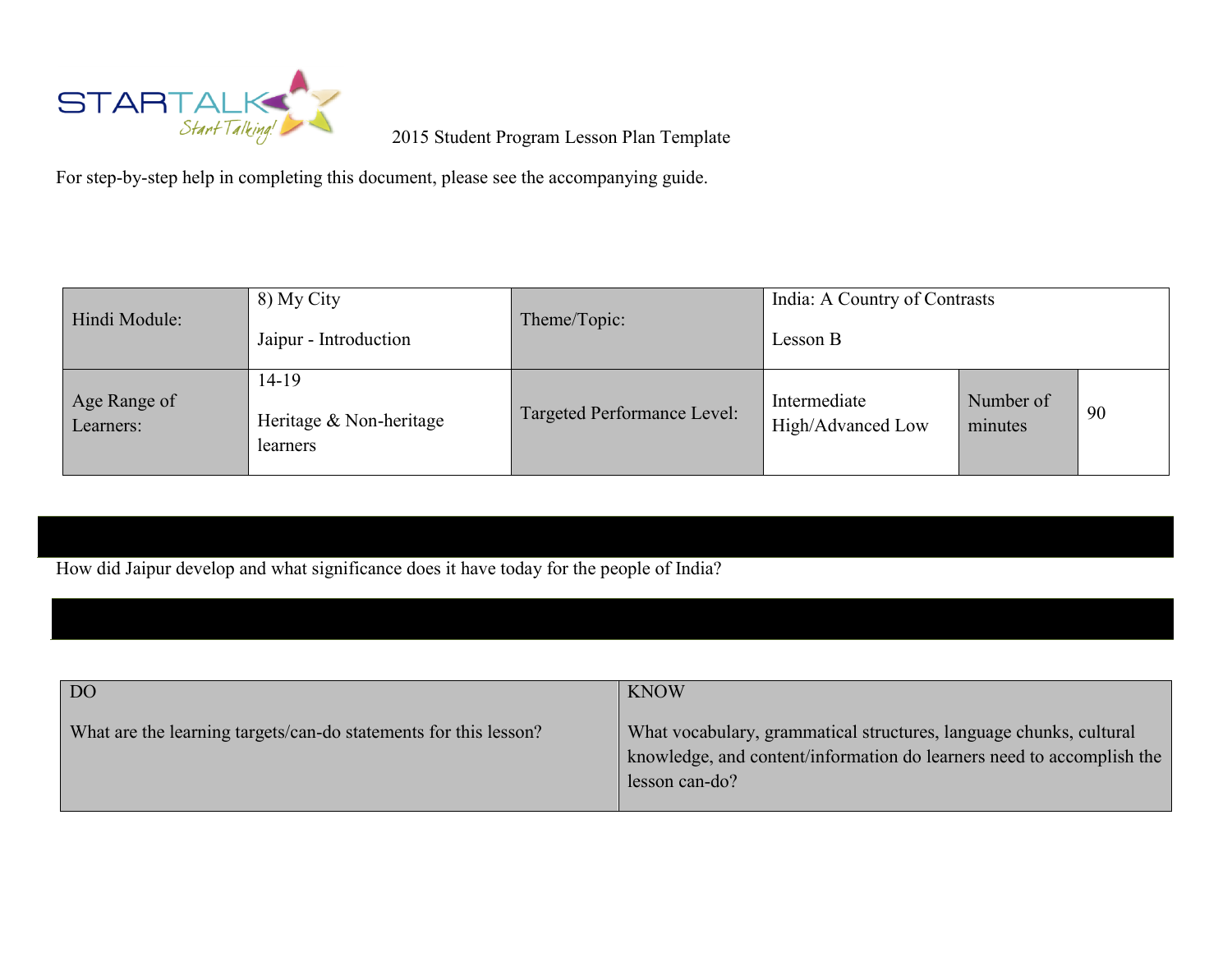| I can discuss the history, architecture, famous monuments and<br>buildings, and the development of the Old City of Jaipur with<br>classmates and native speakers in my community. | (In progress)<br>Facts about the history of the city of Jaipur: when it was formed, how<br>the city developed, and some of its interesting places. |
|-----------------------------------------------------------------------------------------------------------------------------------------------------------------------------------|----------------------------------------------------------------------------------------------------------------------------------------------------|
| I can deliver a short presentation on an aspect of the city of Jaipur.                                                                                                            | Narration in major time frames                                                                                                                     |
| I can summarize information I researched about Jaipur.                                                                                                                            | Descriptive expressions                                                                                                                            |
| I can follow short video clips about the city of Jaipur.                                                                                                                          | Complex sentence structure                                                                                                                         |
| I can find and use written, visual, and oral resources to use as I gather<br>information about Jaipur.                                                                            |                                                                                                                                                    |
| I can write recommendations for travelers to Jaipur.                                                                                                                              |                                                                                                                                                    |
|                                                                                                                                                                                   |                                                                                                                                                    |

What will learners do (learning tasks/activities/formative assessments) to demonstrate they can meet the lesson can-do?

While searching for information about Jaipur, students notice that the city has the potential to gain status as a World Heritage City. They decide to work together to gather information about Jaipur's history, its historical sites, its architecture, and its contributions to art and culture. Once the work is completed, they will create a website to house the information. They contact city official of Jaipur, direct them to the class website, and suggest that they use the information to apply for World Heritage City *status*.